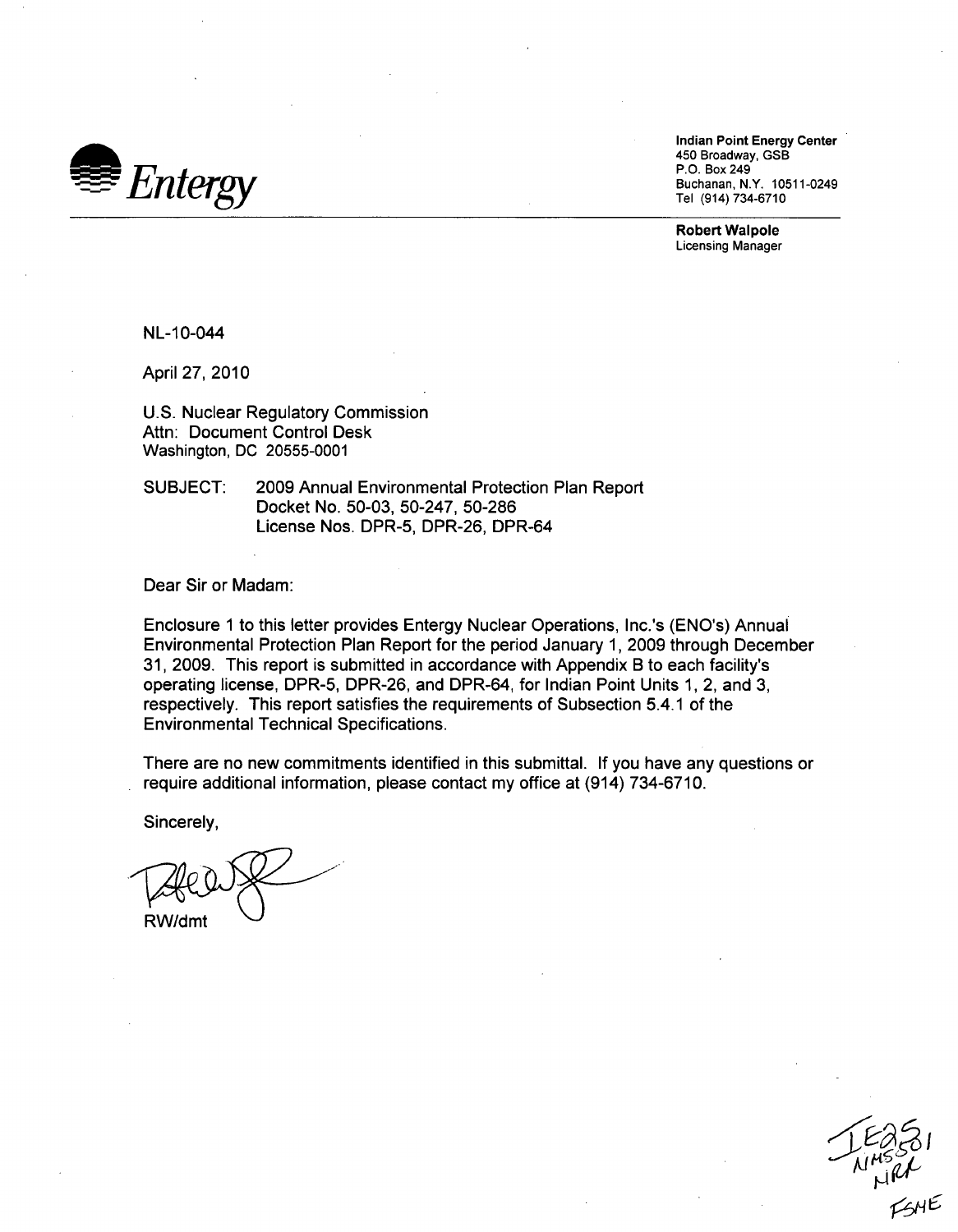Enclosure: 1. 2009 Environmental Protection Plan Report

cc: Mr. Samuel J. Collins, Regional Administrator, NRC Region I Mr. John Boska, Senior Project Manager, NRC NRR DORL IPEC NRC Resident Inspector's Office Mr. Ted Smith, IPEC NRC Unit 1 Project Manager Mr. Michael Weber, Director, Office of Nuclear Material Safety and Safeguard Mr. Melvin Grey, Chief, NRC Division of Reactor Projects Mr. Paul Eddy, New York State Department of Public Service Mr. Chuck Nieder, NYS Department of Environmental Conservation Mr. Robert Oliveira, American Nuclear Insurers Mr. Francis J. Murray, President and CEO, NYSERDA (w/o enclosure)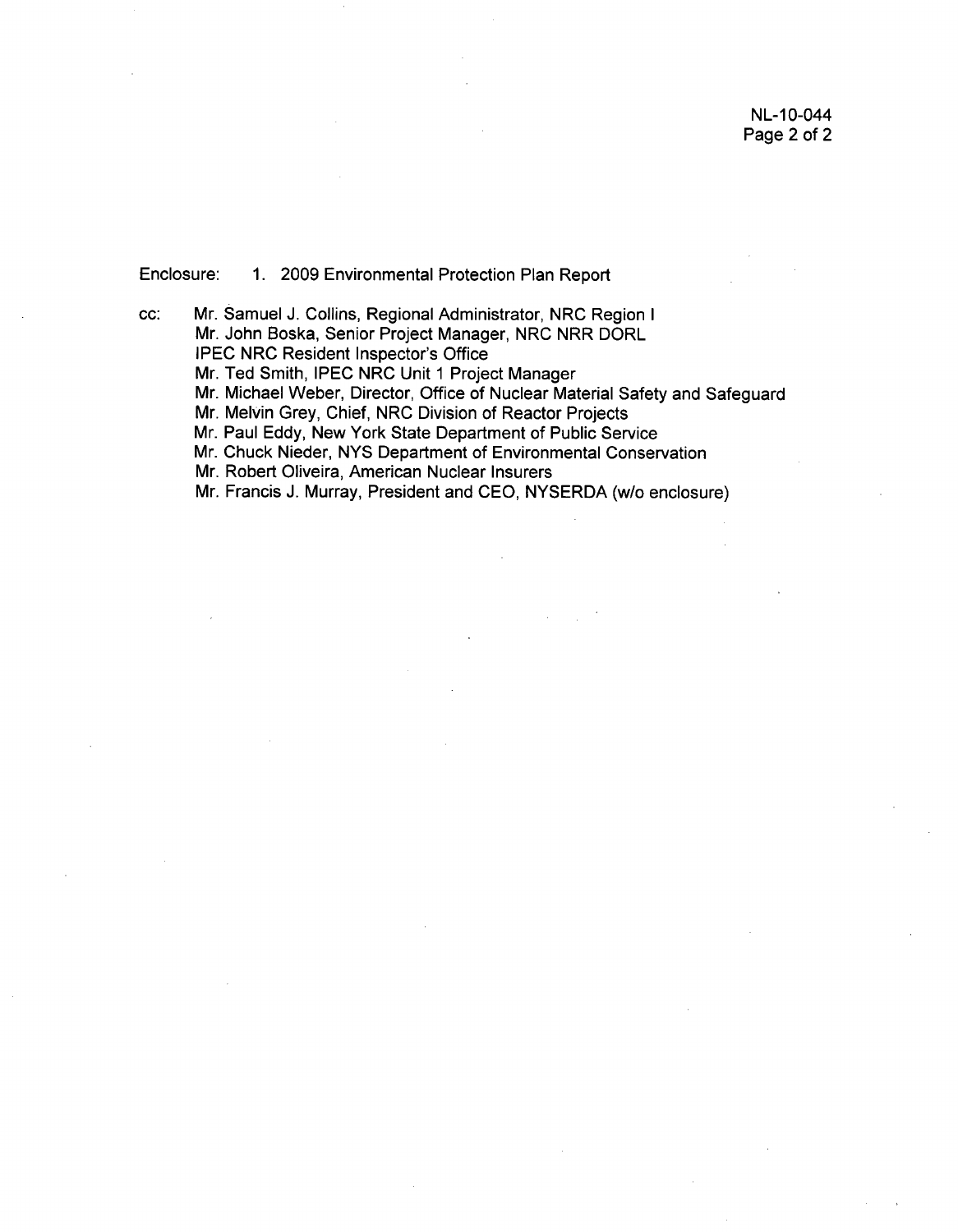# ENCLOSURE 1 TO NL-10-044

## 2009 Environmental Protection Plan Report

ENTERGY NUCLEAR OPERATIONS, INC. INDIAN POINT NUCLEAR GENERATING UNIT NOS. 1, 2, AND 3 DOCKET NOS. 50-03, 50-247, AND 50-286 LICENSE NO. DPR-5, DPR-26, AND DPR-64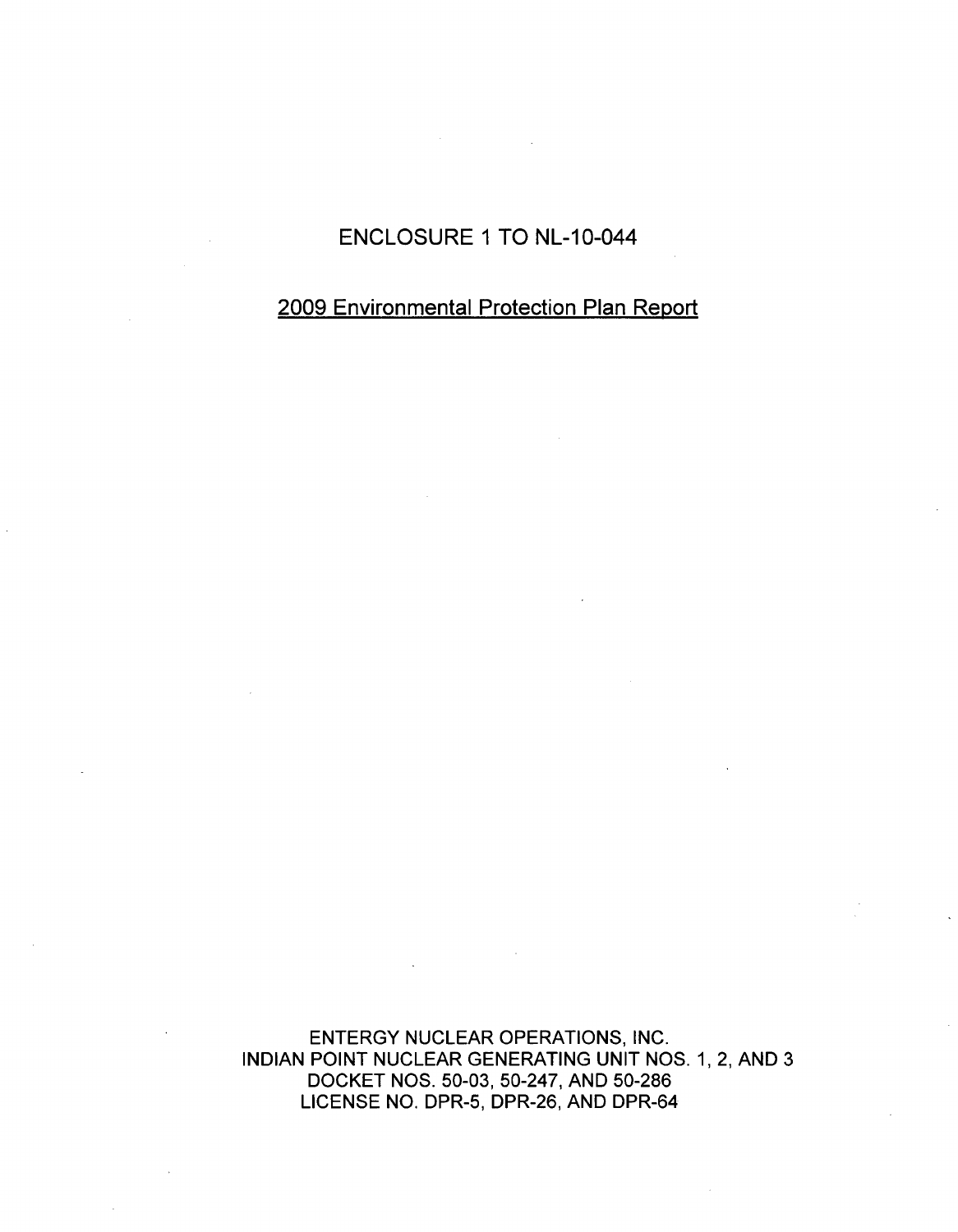## Annual Environmental Protection Plan Report For the 2009 Calendar Year Pursuant to Appendix B to Facility Licenses Indian Point Unit Nos. **1,** 2, and 3

Subsection 5.4.1 of Appendix B to the Nuclear Regulatory Commission Facility Operating Licenses for Indian Point Units 1, 2, (issued April 24, 1981) and 3 (issued May 26, 1981), requires that an Annual Environmental Protection Plan Report (the "Report") describing implementation of the facilities' Environmental Protection Plan (the "EPP") for the previous year be submitted to the NRC prior to May 1 of each year. This Report is for the 2009 calendar year.

Subsection 5.4.1 of Appendix B specifies that the Report shall include summaries and analyses of the results of any EPP activities (environmental monitoring) required by Subsection 4.2 of the EPP for the reporting period.

#### Response:

Subsection 4.2 specifies that no environmental monitoring is required. No adverse trends indicating damage to the environment, from non-radiological discharges, have been reported to the New York State Department of Environmental Conservation during the reporting period.

Subsection 5.4.1 of Appendix B also specifies the Report shall include:

A. A list of EPP noncompliance's during calendar year 2009 and the corrective actions taken to remedy them.

#### Response:

During the calendar year 2009, there were no EPP noncompliances.

B. A list of all changes in station design or operation, tests, and experiments made in accordance with Subsection 3.1 which involved a potentially significant unreviewed environmental issue at Indian Point Units 1, 2, and 3 during calendar year 2009.

#### Response:

During the calendar year 2009, there were no changes in station design or operation, tests, and experiments, which involved a potentially significant unreviewed environmental issue at Indian Point Units 1, 2, or 3.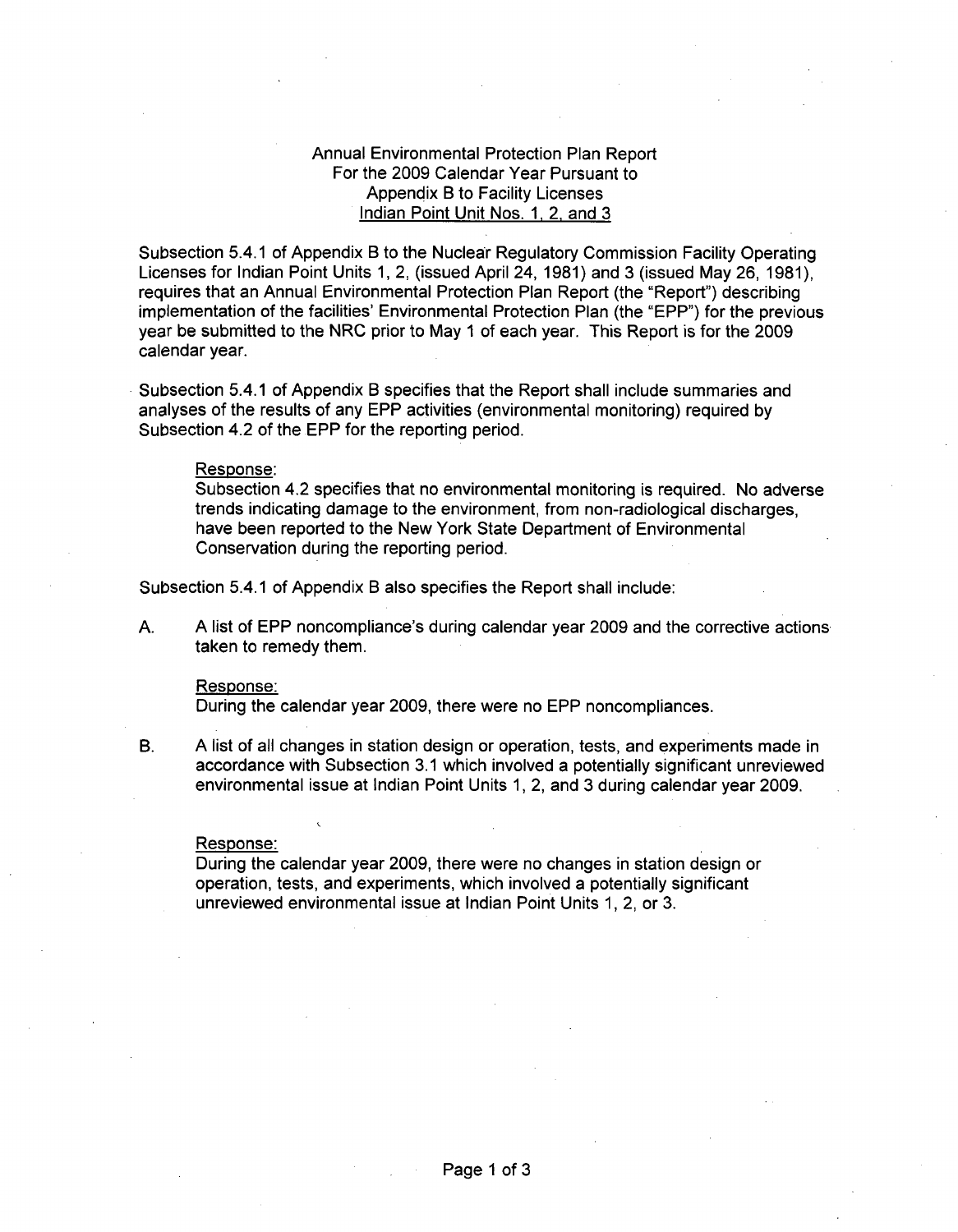C. A list of non-routine reports submitted in accordance with Subsection 5.4.2.

## Response:

During calendar year 2009, Indian Point Units 2 and 3 did not submit any nonroutine reports to the NRC.

D. A list of all reports submitted in accordance with the SPDES (State Pollution Discharge Elimination System) permit during 2009.

### Response:

1. SPDES Permit

(a) Listed below are the recipient, transmitter and transmittal dates for the 2009 monthly Discharge Monitoring Reports which were submitted to the NYSDEC and other agencies pursuant to the SPDES permit for Indian Point Units 1, 2, and 3 (permit no. NY0004472).

| <b>Recipient</b>                    | <b>Transmitter</b>                  | <b>Date</b> |
|-------------------------------------|-------------------------------------|-------------|
| New York State DEC Bureau of        | <b>Anthony Vitale</b>               | 2/18/09     |
| <b>Water Compliance Programs</b>    | General Manager, Plant              | 3/17/09     |
| 625 Broadway, 4 <sup>th</sup> Floor | Operations                          | 4/17/09     |
| Albany, NY 12233-3506               | <b>Entergy Nuclear Indian Point</b> | 5/19/09     |
|                                     | 450 Broadway, Suite 1               | 6/19/09     |
|                                     | P.O. Box 249                        | 7/22/09     |
|                                     | Buchanan, NY 10511-0249             | 8/18/09     |
|                                     |                                     | 9/16/09     |
|                                     |                                     | 10/19/09    |
|                                     |                                     | $-11/19/09$ |
|                                     |                                     | 12/18/09    |
|                                     |                                     | $1/21/10*$  |
| <b>New York State DEC</b>           | <b>Anthony Vitale</b>               | 2/18/09     |
| Region 3 - White Plains Office      | General Manager, Plant              | 3/17/09     |
| 100 Hillside Avenue, Suite 1W       | <b>Operations</b>                   | 4/17/09     |
| White Plains, NY 10603-2860         | <b>Entergy Nuclear Indian Point</b> | 5/19/09     |
|                                     | 450 Broadway, Suite 1               | 6/19/09     |
|                                     | P.O. Box 249                        | 7/22/09     |
|                                     | Buchanan, NY 10511-0249             | 8/18/09     |
|                                     |                                     | 9/16/09     |
|                                     |                                     | 10/19/09    |
|                                     |                                     | 11/19/09    |
|                                     |                                     | 12/18/09    |
|                                     |                                     | 1/21/10*    |

\* - December 2009 Report